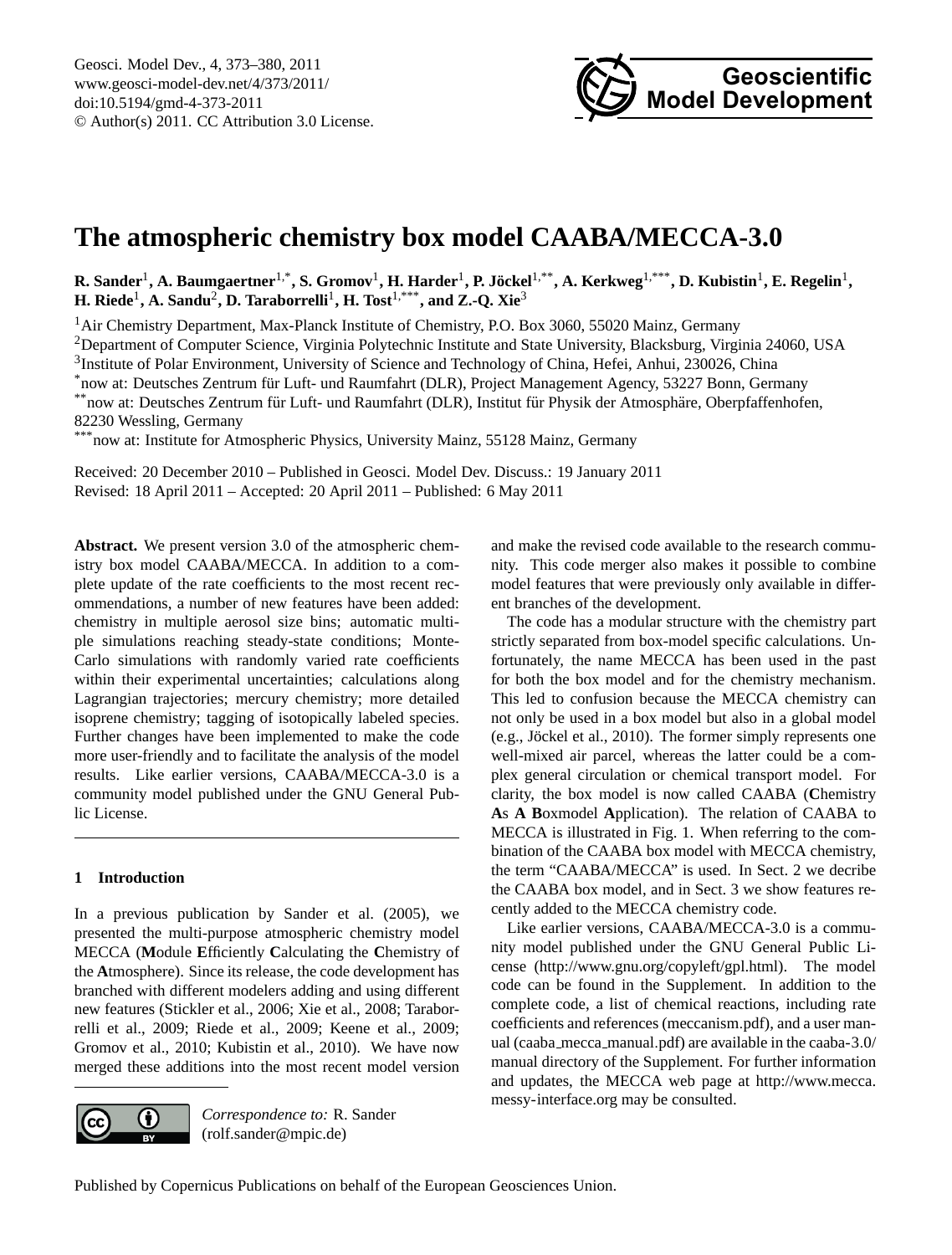

<span id="page-1-0"></span>**Fig. 1.** Left: the modular structure of the CAABA box model and its submodels, which are connected via the MESSy interface. Right: Illustration showing that the MECCA chemistry submodel can also be plugged into a global, 3-dimensional model, e.g., a general circulation model (GCM). Likewise, the photolysis submodel JVAL can also be plugged into a global model.

The CAABA/MECCA software has been written for UNIX/Linux operating systems, it does not run natively under MS-Windows. However, it is now possible to run the model inside a virtual Ubuntu Linux machine with the VMware Player software. After the model has run on the virtual Linux machine, the user can access the output under Windows and analyse it there. Information how to obtain the code on a virtual machine is given on the MECCA web page.

# <span id="page-1-1"></span>**2 CAABA model description**

CAABA represents an air parcel (i.e., a box) in the atmosphere. Several scenarios are available for the environmental conditions of the simulation. As an example, the marine boundary layer scenario is shown schematically in Fig. [2.](#page-1-2) The model setup can be changed via the xcaaba shell script and the caaba.nml namelist file.

# **2.1 Submodels**

In addition to the MECCA chemistry, the model calculates exchange with air masses outside of the box and the photolysis of chemical species. These processes are coded as individual submodels, which are connected to CAABA via the **M**odular **E**arth **S**ubmodel **Sy**stem (MESSy) interface by Jöckel et al.  $(2005)$ , as shown in Fig. [1.](#page-1-0) The processes of entrainment, emission, detrainment, and deposition are calculated by the submodel SEMIDEP (Simplified EMIssion and DEPosition). For box model calculations, there is no difference between entrainment from above and emissions from below the air parcel. Both processes can therefore be treated as fluxes into the box. Likewise, detrainment and deposition are both treated as fluxes out of the box. Assuming a well-mixed marine boundary layer of height  $z<sub>mbl</sub>$  (cm), the change in concentration  $\Delta c$  (cm<sup>-3</sup>s<sup>-1</sup>) can be calculated (e.g., [Kerkweg et al.,](#page-7-6) [2006b\)](#page-7-6) from the emission or entrainment flux  $J_e$  (cm<sup>-2</sup> s<sup>-1</sup>) as:



<span id="page-1-2"></span>**Fig. 2.** Illustration of the CAABA box model. MECCA chemistry is shown in green, and processes calculated by other submodels in red.

$$
\Delta c = J_{\rm e} / z_{\rm mbl} \tag{1}
$$

The concentration change  $\Delta c$  due to deposition (e.g., [Kerk](#page-6-4)[weg et al.,](#page-6-4) [2006a\)](#page-6-4) depends on the concentration  $c$  (cm<sup>-3</sup>) and the deposition velocity  $v_d$  (cm s<sup>-1</sup>):

$$
\Delta c = c \cdot v_{\rm d} / z_{\rm mbl} \tag{2}
$$

CAABA contains 3 submodels which can provide rate coefficients  $J$  (s<sup>-1</sup>), also called " $J$ -values", for photolytical reactions: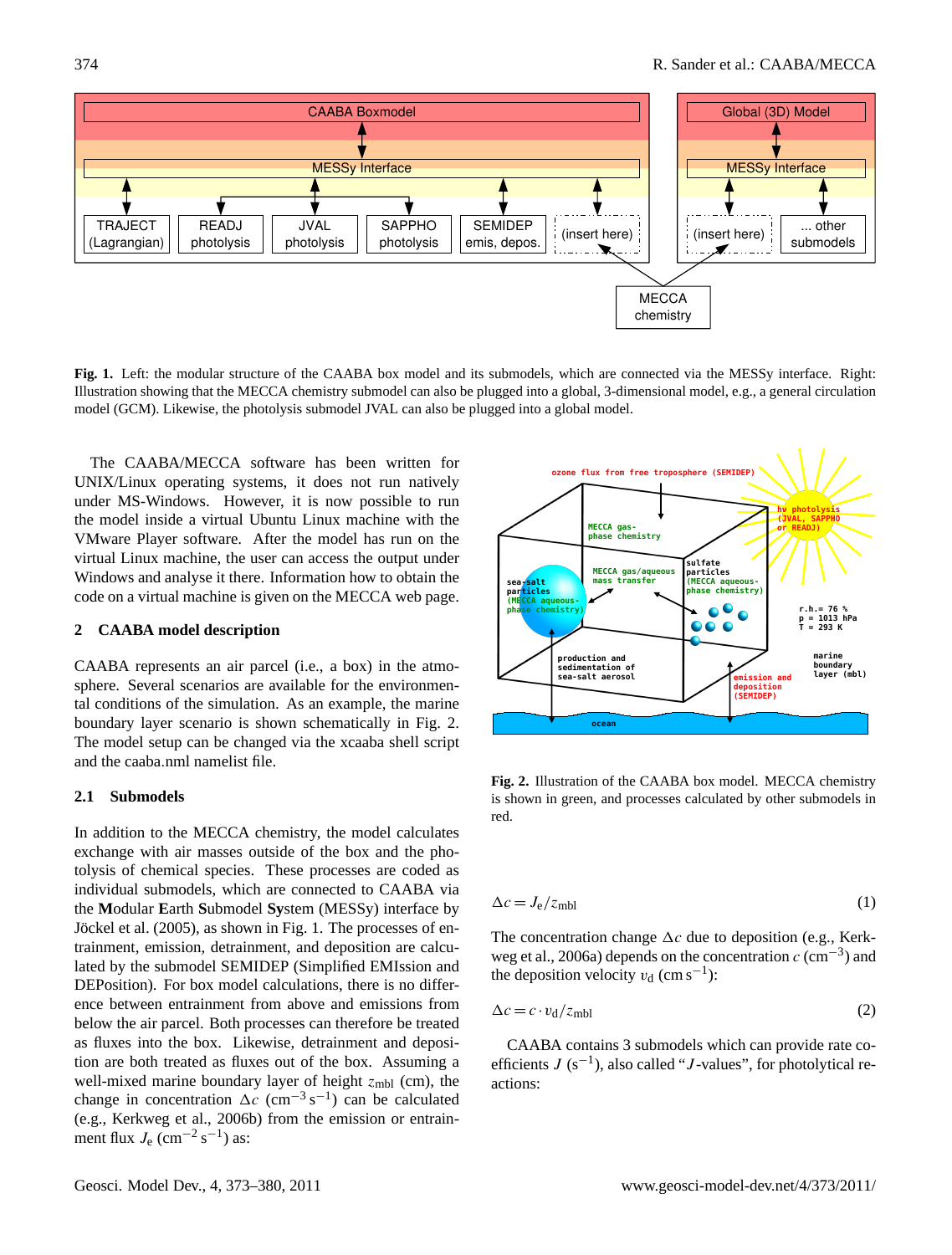**–** The submodel SAPPHO (Simplified And Parameterized PHOtolysis rates) provides a simple function:

$$
J = a \cdot \exp\left(\frac{-b}{\cos \vartheta + c}\right) \tag{3}
$$

Here,  $\vartheta$  is the solar zenith angle. The three parameters  $a$  (s<sup>-1</sup>), *b* (dimensionless), and *c* (dimensionless) are defined for each photolysis reaction. This method has also been used in previous model versions [\(Sander et al.,](#page-7-0) [2005\)](#page-7-0).

- **–** The submodel JVAL calculates J -values using the method of [Landgraf and Crutzen](#page-7-7) [\(1998\)](#page-7-7). Its implementation into the MESSy system will be described in a separate publication (Sander et al., 2011).
- **–** Finally, the submodel READJ reads J -values from a file. This option is useful for either applying measured J -values, or offline-calculated J -values obtained from a different model.

#### <span id="page-2-1"></span>**2.2 Multiple simulations and the steady-state mode**

In the base configuration, CAABA/MECCA calculates the temporal evolution of the chemistry inside an air parcel. This is ideal for sensitivity studies analyzing the effect of individual reactions inside a large chemical mechanism. To make measurements that can be compared directly with these model results, it would be necessary to follow an air parcel, e.g. by attaching instruments to a balloon that is drifting with the wind. Usually, however, measurements consist of data originating from different air masses. To permit a comparison of these measurements with model results, we have added two features to CAABA. One is the "steady-state mode", which automatically terminates a simulation when a selected species reaches a steady-state, i.e. when its concentration change is less than a user-defined threshold. A useful application of this mode is to fix the physical boundary conditions and the concentrations of long-lived species (e.g., alkanes, alkenes) to their measured values and then calculate steady-state values of short-lived species (e.g., OH, HO2). A comparison of the simulated short-lived species to their measured values yields insight into how well the reaction mechanism is understood. The second feature that has been added to CAABA provides a user-friendly way to perform multiple simulations. The code loops over several sets of input data, and performs one model run for each of them. For example, the data sets could contain measurements made at different times. For each data set, first the input data for the simulation are read (e.g., measured concentrations and offline-calculated photolysis rate coefficients), and then a model simulation is performed, terminating when a steady state is reached. This is illustrated in Fig. [3a](#page-2-0) where a box simulation is made for each data set of air-borne measurements. This approach had already been implemented in



<span id="page-2-0"></span>**Fig. 3.** Illustration of **(a)** the steady-state-mode, and **(b)** the trajectory mode of CAABA. The simulations start with conditions encountered at the boxes, follow the black trajectories and end at the red dots which represent the measured data sets along the red flight path.

previous model versions [\(de Reus et al.,](#page-6-5) [2005;](#page-6-5) [Stickler et al.,](#page-7-1) [2006;](#page-7-1) [Kubistin et al.,](#page-7-5) [2010\)](#page-7-5) and is now available in the current version of CAABA. Although it usually makes sense to combine multiple simulations with the steady-state mode, each of them could also be used independently: For example, multiple runs can be performed for a fixed simulation time (not until reaching steady state) to compare the ozone destruction rates  $d[O_3]/dt$  at the end of the individual model simulations.

#### **2.3 Lagrangian trajectories**

With the submodel TRAJECT by [Riede et al.](#page-7-4) [\(2009\)](#page-7-4), CAABA is turned into a trajectory-box model, simulating atmospheric chemistry along pre-calculated Lagrangian trajectories. In contrast to the steady-state mode (Sect. [2.2\)](#page-2-1) with fixed physical boundary conditions for each simulation, TRAJECT does not aim for steady state and varies longitude, latitude, pressure, temperature, relative humidity, and (optionally) radiation during simulation time along each trajectory (Fig. [3b](#page-2-0)). As the trajectory information is provided off-line via an input file to CAABA, its source is variable. It could be a kinetic trajectory model using ECMWF analyses, or even a simple, manually composed data set mimicking the temperature and pressure gradient of a laboratory experiment.

The preference for steady-state mode or trajectory mode depends wholly on the user's intent for the model study. The steady-state mode may for instance help to generate information about short-lived substances in chemical equilibrium when only longer-lived substances were measured and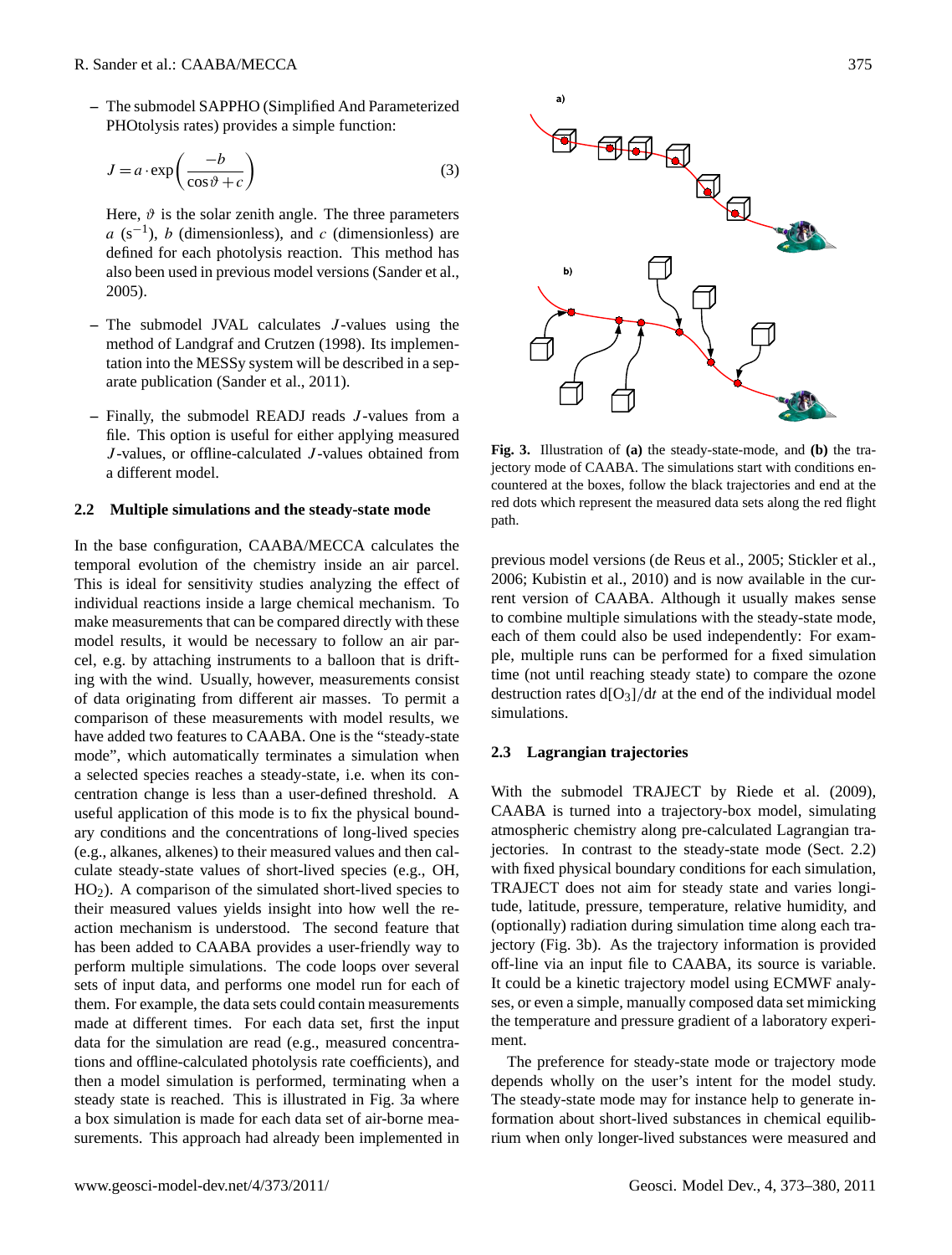supplied to the model. In trajectory mode, chemical processes can be studied under varying physical conditions as they occur for instance along atmospheric trajectories.

In addition to the general functionality of a trajectory-box model, CAABA/TRAJECT simulations also offer a method to analyse results from global models. For that purpose, the trajectory-box model is configured for maximum consistency with the global model:

- **–** Trajectories are based on the global-model wind fields.
- **–** The global-model chemical mechanism is used.
- **–** Initial tracer concentrations for CAABA/TRAJECT are sampled from the global model.
- **–** Photolysis rate coefficients in CAABA/TRAJECT are scaled to the global-model values.

CAABA in trajectory mode then re-simulates the atmospheric chemistry of the global model during transport. Note that mixing with surrounding air masses, such as diffusion, scavenging, deposition, or convective transport, is currently not considered in CAABA/TRAJECT and is thus the only systematic cause for a deviation in chemistry between trajectory-box model results and global-model results. When comparing the output of the two models along the trajectories, any deviation can then be attributed to mixing (and its indirect effect on chemistry) during trajectory travel time. Consequently, after defining the concentration at the beginning of the global-model trajectory as transport contribution, the subsequent contributions of mixing and chemistry onto the concentrations of chemical species in the global model can be separated and quantified by the trajectory-box model. For further details and an application example, see [Riede](#page-7-4) [et al.](#page-7-4) [\(2009\)](#page-7-4).

## **2.4 Stratospheric model simulations**

The chemistry mechanism contains reactions for the whole atmosphere, including the stratosphere and mesosphere. These are routinely used when MECCA is coupled to a global 3-D model (e.g., Jöckel et al., [2006\)](#page-6-6). The CAABA/MECCA box model, however, has so far mainly been used for simulations focusing on the lower troposphere. As a new feature, CAABA now offers an easy way to switch to a stratospheric scenario. Typical values for initializing the chemistry at 10 or 20 hPa are available. Further values for other conditions can be added if needed. Photolysis rate coefficients are calculated in the JVAL submodel, based on the vertical profiles of ozone, water vapor, pressure and temperature. These profiles have been updated and extended up to a level of 1 Pa ( $\approx 80$  km altitude) using results from the ECHAM5/MESSy1 model by Jöckel et al. [\(2006\)](#page-6-6). An application of CAABA/MECCA in the stratosphere and mesosphere has recently been presented by [Baumgaertner et al.](#page-6-7) [\(2010\)](#page-6-7).

## <span id="page-3-0"></span>**3 MECCA model description**

MECCA is a chemistry submodel that contains a comprehensive atmospheric reaction mechanism. The MECCA version presented by [Sander et al.](#page-7-0) [\(2005\)](#page-7-0) included: (1) the basic  $O_3$ ,  $CH_4$ ,  $HO_x$ , and  $NO_x$  chemistry, (2) non-methane hydrocarbon (NMHC) chemistry, (3) halogen (Cl, Br, I) chemistry, and (4) sulfur chemistry. A suitable subset of the chemistry mechanism can be selected via the xmecca shell script and the mecca.nml namelist file. Recent extensions of MECCA are presented in the following sections.

# **3.1 Multiple aerosol size bins**

Previous versions of MECCA were able to calculate aerosol chemistry in one or two bins of aerosol radius, hereafter referred to as size bins. Modeling the marine boundary layer, these were normally assigned to a submicrometer sulfate mode and a supermicrometer sea-salt mode, respectively. Considering the high demand of CPU time for aqueous-phase chemistry, this is already at the limit of complexity for global models (e.g., [Kerkweg et al.,](#page-7-8) [2008\)](#page-7-8). However, to study the interaction of gas-phase chemistry with aqueous-phase chemistry in aerosols of different sizes in detail, more than just two aerosol bins are required. To achieve this, we now allow up to 99 aerosol size bins in MECCA. Each size bin is described by its radius (m) and its liquid water content  $(m^3 m^{-3})$ . These two parameters determine the number concentration of each bin (m−<sup>3</sup> ) in the box model. A lifetime is assigned to each size bin, representing the size-dependent loss rate of particles via sedimentation and dry deposition. Assuming that aerosol production and loss are in steady state, an appropriate production term keeps the aerosol concentration constant during the simulation. Each size bin may be initialized with an individual composition of cations (NH<sub>4</sub><sup>+</sup>) and anions (SO<sub>4</sub><sup>2</sup><sup>-</sup>,  $HSO_4^-$ , Cl<sup>-</sup>, Br<sup>-</sup>, I<sup>-</sup>, IO<sub>3</sub>, HCO<sub>3</sub>). In case there is a difference between the concentrations of cations and anions, it is assumed to consist of chemically inert ions, e.g.,  $Na<sup>+</sup>$  for sea salt. Transfer between the gas phase and each aerosol size bin is calculated using the mass transfer coefficient  $k<sub>mt</sub>$ [\(Schwartz,](#page-7-9) [1986;](#page-7-9) [Sander,](#page-7-10) [1999\)](#page-7-10).

Although there are no direct reactions between aqueousphase species in different aerosol bins, they are coupled indirectly due to the interaction with the gas phase. MECCA with multiple aerosol size bins has recently been used for a comparison to ship-borne measurements of size-resolved marine aerosol [\(Keene et al.,](#page-6-0) [2009\)](#page-6-0).

## **3.2 Monte-Carlo simulations**

The value of each rate coefficient in the chemical mechanism is associated with an uncertainty. Monte-Carlo simulations are an efficient method to analyse how sensitively the model reacts to these uncertainties. A MECCA Monte-Carlo simulation is an ensemble of simulations, in each of which all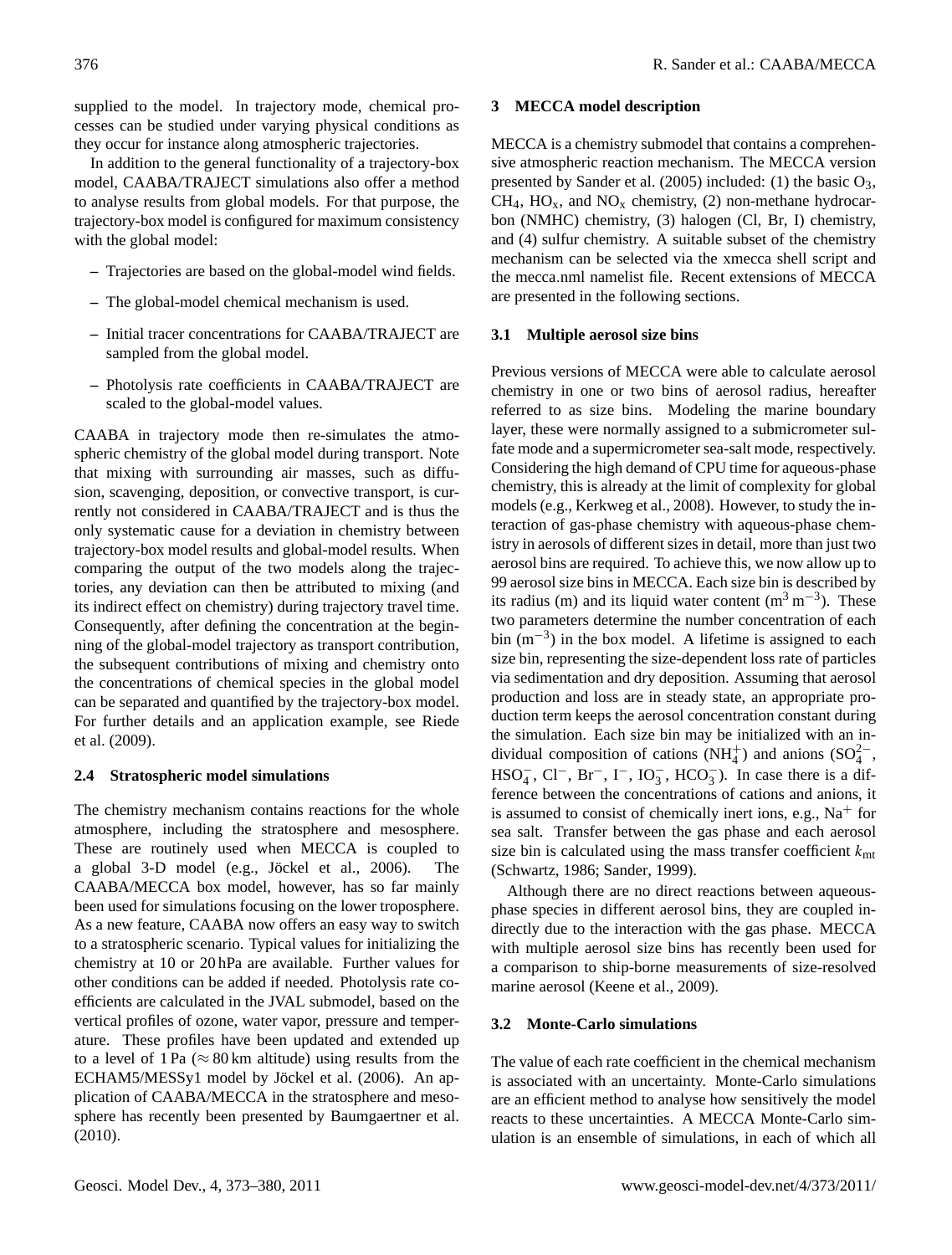

<span id="page-4-0"></span>**Fig. 4.** Example results of Monte-Carlo simulations using a simple chemistry mechanism (tropospheric conditions, gas-phase chemistry without any non-methane hydrocarbons). The first figure is a histogram showing the distribution of steady-state O<sub>3</sub> mixing ratios (nmol mol<sup>-1</sup>) in 1000 model runs. The other figures are scatter plots of O<sub>3</sub> against individual gas-phase photolysis rate coefficients (in s<sup>-1</sup>). It can be seen that O<sub>3</sub> decreases with increasing values of J1001a (O<sub>3</sub> +  $hv \rightarrow O(^{1}D)$ ). In contrast, its dependence on the photolysis rate J1001b  $(O_3 + hv \rightarrow O(^3P))$  is statistically insignificant.

rate coefficients are varied randomly. The range of model results can be related to the range of the varied input parameters. Such an analysis has been performed with a previous MECCA version by [Kubistin et al.](#page-7-5) [\(2010\)](#page-7-5) to study the effect of rate-coefficient uncertainties on the production of OH rad-icals. To give a further example, Fig. [4](#page-4-0) shows how  $O_3$  mixing ratios change when rate coefficients are varied.

In each individual Monte-Carlo simulation  $j$ , all rate coefficients  $k_i$  are varied by a Monte-Carlo factor:

$$
k_{i,j}^{\text{MC}} = k_i \times f_i^{x_{i,j}} \tag{4}
$$

Here,  $k_{i,j}^{\text{MC}}$  is the rate coefficient of reaction i used in the Monte-Carlo simulation  $j$ . It is defined as the product of the recommended value  $k_i$  and the Monte-Carlo factor  $f_i^{x_{i,j}}$  $\frac{u_{i,j}}{i}$ . Here,  $x_{i,j}$  is a normally-distributed pseudo-random number centered around zero, and  $f_i$  is the measurement uncertainty which can be derived from data compilations, e.g. [Atkinson](#page-6-8) [et al.](#page-6-8) [\(2004,](#page-6-8) [2006,](#page-6-9) [2007\)](#page-6-10). If not known, a value of  $f_i = 1.25$ is assumed. The Marsaglia polar method (see [Marsaglia](#page-7-11) [and Bray](#page-7-11) [\(1964\)](#page-7-11) and [http://en.wikipedia.org/wiki/Marsaglia](http://en.wikipedia.org/wiki/Marsaglia_polar_method) polar [method\)](http://en.wikipedia.org/wiki/Marsaglia_polar_method) is used to transform uniformly-distributed into the normally-distributed pseudo-random numbers  $x_{i,j}$ . MECCA uses two options from the submodel MAIN RND to generate uniformly distributed pseudo-random numbers: either the Fortran95 standard subroutine RANDOM NUMBER or the Mersenne-Twister algorithm [\(Matsumoto](#page-7-12) [and Nishimura,](#page-7-12) [1998\)](#page-7-12). A disadvantage of the Fortran95 standard subroutine is that different compilers will produce different pseudo-random number sequences of different quality. The Mersenne-Twister algorithm should be used in case identical sequences are required with different compilers.

#### **3.3 Mercury chemistry**

Atmospheric gas and aqueous-phase chemistry of mercury has been included by [Xie et al.](#page-7-2) [\(2008\)](#page-7-2). The mechanism

development focused on the oxidation of  $Hg(0)$  by  $O<sub>3</sub>$ , OH, and halogen radicals. These reactions are not only important to explain mercury-depletion events in polar regions, but may also be of significance with respect to the global dis-tribution of mercury (e.g., [Steffen et al.,](#page-7-13) [2008;](#page-7-13) Jöckel et al., [2010\)](#page-6-2). However, it should be noted that the uncertainties of current kinetic laboratory measurements are quite large. Thus, regular updates of the rate coefficients in future versions of MECCA will be necessary.

#### <span id="page-4-1"></span>**3.4 Chemistry of organic trace gases**

The oxidation mechanism for organic trace gases is significantly different from that in previous versions of MECCA. The main developments are briefly described here.

The self- and cross-reactions of organic peroxy radicals  $R^{i}O_{2}$  are treated following the permutation reaction formalism [\(Jenkin et al.,](#page-6-11) [1997;](#page-6-11) [Saunders et al.,](#page-7-14) [2003\)](#page-7-14), which is a simplification of the formalism used by [Madronich](#page-7-15) [and Calvert](#page-7-15) [\(1990\)](#page-7-15). Each individual peroxy radical reacts with a generic  $RO<sub>2</sub>$ , which represents the sum of all peroxy radicals:  $RO_2 = \sum_i R^iO_2$ . A pseudo-unimolecular reaction is then assigned to each individual peroxy radical:

$$
R^iO_2 \xrightarrow{k_i[RO_2]} products
$$

with an averaged rate coefficient  $k_i$  that includes the concentration of the generic RO<sub>2</sub>.

A new condensed degradation scheme for isoprene (2 methyl-1,3-butadiene,  $C_5H_8$ ) has been implemented by [Taraborrelli et al.](#page-7-3) [\(2009\)](#page-7-3). Replacing the Mainz Isoprene Mechanism (MIM) by Pöschl et al.  $(2000)$ , the new scheme is called MIM2. It closely reproduces the results of the explicit isoprene mechanism of the Master Chemical Mechanism (MCM, [http://mcm.leeds.ac.uk/MCM\)](http://mcm.leeds.ac.uk/MCM) by [Saunders](#page-7-14) [et al.](#page-7-14) [\(2003\)](#page-7-14). The buffering capacity of MIM2 against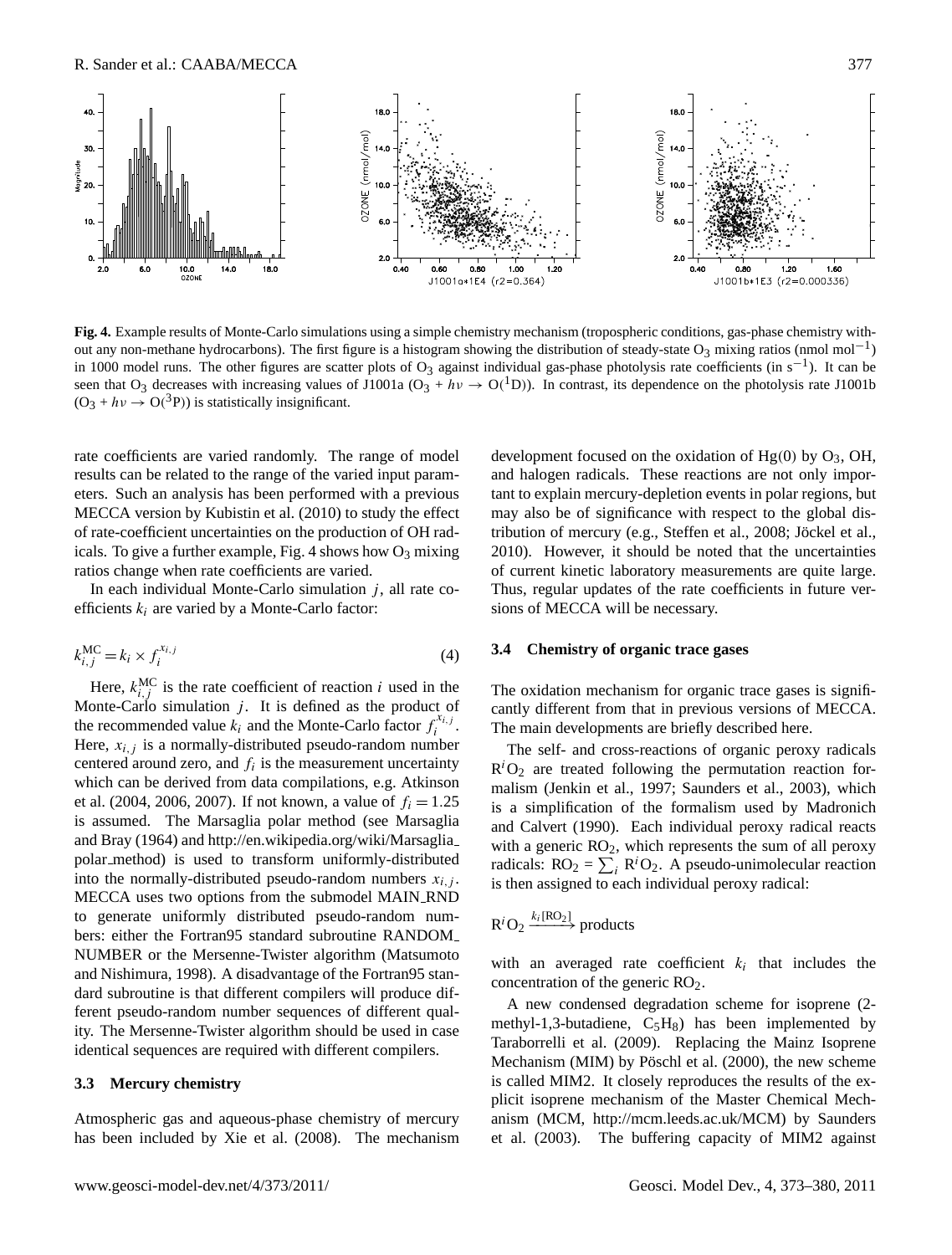changes in NO emissions is good and avoids the large biases for nitrogen oxides which are characteristic for MIM. Compared to MCM, MIM2 computes small relative biases  $(<6\%)$ for most intermediates and has already been used for global atmospheric simulations [\(Lelieveld et al.,](#page-7-17) [2008;](#page-7-17) [Butler et al.,](#page-6-12) [2008\)](#page-6-12). MIM2 is characterized by a low degree of species lumping. Thus, modifications are easy to implement and unlikely to introduce unintentional side effects on other parts of the mechanism, which can occur when changing heavily parameterized schemes. This feature is particularly important since a poor knowledge of the low- $NO<sub>x</sub>$  isoprene oxidation has been linked to the large model bias for the  $HO<sub>x</sub>$ measurements over a pristine tropical forest [\(Lelieveld et al.,](#page-7-17) [2008\)](#page-7-17). Recent theoretical and experimental advancements in isoprene oxidation chemistry may explain those discrepancies [\(Peeters et al.,](#page-7-18) [2009,](#page-7-18) and others), and MIM2 is suitable for an implementation of these results (e.g., [Stavrakou et al.,](#page-7-19) [2010\)](#page-7-19).

The chemistry of propane  $(C_3H_8)$  and *n*-butane  $(C_4H_{10})$ has been taken from the MCM and simplified. The OHinitiated oxidation of ethene is taken from [Orlando et al.](#page-7-20) [\(1998\)](#page-7-20), fully representing the temperature and  $NO<sub>x</sub>$  dependence of the product distribution. Ozonolysis of ethene is taken from the MCM and simplified according to the principles described by [Taraborrelli et al.](#page-7-3) [\(2009\)](#page-7-3).

Finally, the whole mechanism is now mass-conserving with respect to carbon, including  $CO$  and  $CO<sub>2</sub>$ . It is thus suitable for assessments of carbon-isotopic trace-gas composition and CO production from biogenic sources.

#### **3.5 NH<sup>3</sup> chemistry**

A mechanism for the chemical degradation of gaseous NH<sup>3</sup> has been added. Even though this sink is of minor importance for  $NH<sub>3</sub>$  (the chemical loss is only a few percent compared to deposition and heterogeneous chemistry), the degradation products contribute to the budgets of  $N_2O$  and  $NO<sub>x</sub>$ . The reaction pathways towards either  $N_2O$  or NO depend on the concentrations of  $NO<sub>2</sub>$  and  $O<sub>3</sub>$ : under low  $NO<sub>x</sub>$  conditions with mixing ratios below 1 nmol mol<sup>-1</sup>, NH<sub>3</sub> acts as a source for  $NO<sub>x</sub>$ , otherwise as a sink. The implemented reactions are taken from the condensed mechanism of [Kohlmann and](#page-7-21) [Poppe](#page-7-21) [\(1999\)](#page-7-21).

#### **3.6 Kinetic diagnostics and isotope chemistry**

A tagging technique for the MECCA reaction mechanism has been implemented by [Gromov et al.](#page-6-1) [\(2010\)](#page-6-1). The new sub-submodel MECCA-TAG allows the explicit on-line calculation of the contributions of selected species to the budgets of other species of interest within a complex chemical mechanism. For example, one can estimate the contributions of methane and isoprene to the production of CO, as well as to the budgets of any associated intermediate like HCHO or  $CH<sub>3</sub>O<sub>2</sub>$ . In addition, tagging allows the direct calculation of the species' yields, e.g., number of molecules of CO produced per initially reacted methane or isoprene. Considering the complex chemistry, MECCA-TAG substantially facilitates the analysis of the model results, considering the complex chemistry of isoprene oxidation in MECCA (MIM2, see Sect. [3.4\)](#page-4-1).

An extended application of tagging is isotope chemistry modelling, which is now supported in MECCA. Modeling of isotope chemistry requires careful consideration of isotopic composition transfer, specific isotope exchange reactions and kinetic isotope effects. MECCA-TAG offers a comfortable isotope chemistry parameterisation with all necessary input contained in a single user-friendly configuration file (suffix cfg). Only the list of species and isotopes of interest must be specified, without adding or changing any reaction: the parsing routines automatically process the equation (suffix eqn) and species (suffix spc) files of the selected chemical mechanism and generate additional Fortran95 code for CAABA/MECCA. The execution of the sub-submodel is controlled via a Fortran95 namelist. To date, we have implemented stable carbon ( ${}^{12}C/{}^{13}C$ ) and oxygen ( ${}^{16}O/{}^{17}O/{}^{18}O$ ) isotope configurations in MECCA that have been evaluated for CO and relevant species [\(Gromov et al.,](#page-6-1) [2010\)](#page-6-1). Isotope chemistry of other elements, e.g. hydrogen, sulfur, nitrogen, is to be added in the future.

#### **3.7 Further changes**

To improve the up-to-dateness and the user-friedliness, and to facilitate the analysis of the model results, several minor changes have been applied to MECCA:

- **–** Rate coefficients have been updated to recent recommendations and laboratory studies [\(Sander et al.,](#page-7-22) [2006;](#page-7-22) [Atkinson et al.,](#page-6-8) [2004,](#page-6-8) [2006,](#page-6-9) [2007\)](#page-6-10). A complete list of chemical reactions, rate coefficients, and references is available in the file meccanism.pdf in the Supplement.
- **–** During the generation of a new chemical mechanism, the user needs to answer several questions interactively about the selected reactions, the numerical solver, and other features. It is now preferred to collect all answers in a batch file (suffix bat) and then produce a new chemical mechanism non-interactively. Similarly, the new replacement files (suffix rpl) allow easy switching between the standard mechanism and a mechanism modified for testing purposes. Both features are explained in more detail in the CAABA/MECCA user manual (see Supplement).
- **–** The kinetic preprocessor KPP, which performs the numerical integration of the chemical reaction mechanism, has been updated to version 2.1 by [Sandu and Sander](#page-7-23) [\(2006\)](#page-7-23), which provides a greater number of different numerical integrators. To facilitate the installation and to ensure compatibility, the KPP software has been included into the MECCA distribution.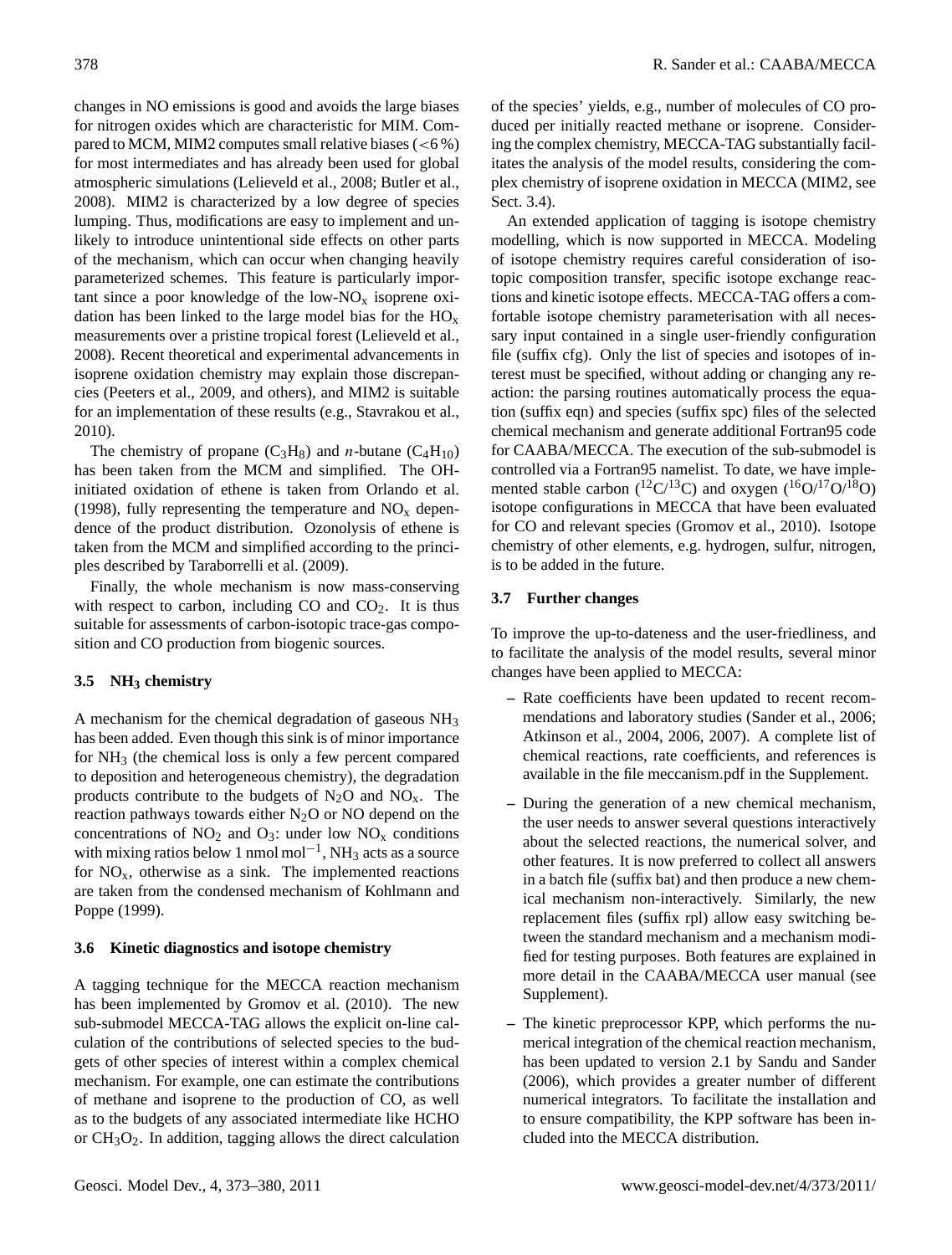- **–** The new "groundhog day" feature endlessly repeats the solar cycle of the first model day. This can be used for a model spin-up on a fixed day of the year, i.e. neglecting the seasonal cycle.
- **–** The implementation of diagnostic tracers allows the output of reaction rates associated with the selected reactions. Alternatively, the output of *all* reaction rates can be switched on.

# **4 Summary**

We have presented the current version of the versatile atmospheric chemistry box model CAABA/MECCA-3.0. Its chemical and numerical flexibility, its modularity, and its portability make it an ideal tool for many applications. The code is publicly available for atmospheric chemistry and climate research. Our future plans for model development include to:

- **–** update of the photolysis rate coefficients according to recently measured spectra,
- **–** develop statistical methods to analyse the results from Monte-Carlo simulations automatically, and
- **–** extend the MIM2 reaction scheme for isoprene and monoterpenes further.

# **Supplementary material related to this article is available online at: [http://www.geosci-model-dev.net/4/373/](http://www.geosci-model-dev.net/4/373/2011/gmd-4-373-2011-supplement.zip) [2011/gmd-4-373-2011-supplement.zip](http://www.geosci-model-dev.net/4/373/2011/gmd-4-373-2011-supplement.zip)**.

*Acknowledgements.* We would like to thank M. Long and T. Butler for writing very useful auxiliary scripts for MECCA. F. Köllner helped adding uncertainties of rate coefficients into the model code. The reviews by R. Deckert and an anonymous reviewer helped to improve the manuscript. In addition, we would like to acknowledge valuable discussions with S. Morin and several other model users.

The service charges for this open access publication have been covered by the Max Planck Society.

Edited by: A. Lauer

#### **References**

<span id="page-6-8"></span>Atkinson, R., Baulch, D. L., Cox, R. A., Crowley, J. N., Hampson, R. F., Hynes, R. G., Jenkin, M. E., Rossi, M. J., and Troe, J.: Evaluated kinetic and photochemical data for atmospheric chemistry: Volume I – gas phase reactions of  $O_x$ ,  $HO_x$ ,  $NO_x$  and  $SO_x$ species, Atmos. Chem. Phys., 4, 1461–1738, [doi:10.5194/acp-4-](http://dx.doi.org/10.5194/acp-4-1461-2004) [1461-2004,](http://dx.doi.org/10.5194/acp-4-1461-2004) 2004.

- <span id="page-6-9"></span>Atkinson, R., Baulch, D. L., Cox, R. A., Crowley, J. N., Hampson, R. F., Hynes, R. G., Jenkin, M. E., Rossi, M. J., Troe, J., and IUPAC Subcommittee: Evaluated kinetic and photochemical data for atmospheric chemistry: Volume II – gas phase reactions of organic species, Atmos. Chem. Phys., 6, 3625–4055, [doi:10.5194/acp-6-3625-2006,](http://dx.doi.org/10.5194/acp-6-3625-2006) 2006.
- <span id="page-6-10"></span>Atkinson, R., Baulch, D. L., Cox, R. A., Crowley, J. N., Hampson, R. F., Hynes, R. G., Jenkin, M. E., Rossi, M. J., and Troe, J.: Evaluated kinetic and photochemical data for atmospheric chemistry: Volume III – gas phase reactions of inorganic halogens, Atmos. Chem. Phys., 7, 981–1191, [doi:10.5194/acp-7-981-2007,](http://dx.doi.org/10.5194/acp-7-981-2007) 2007.
- <span id="page-6-7"></span>Baumgaertner, A. J. G., Jöckel, P., Riede, H., Stiller, G., and Funke, B.: Energetic particle precipitation in ECHAM5/MESSy – Part 2: Solar proton events, Atmos. Chem. Phys., 10, 7285–7302, [doi:10.5194/acp-10-7285-2010,](http://dx.doi.org/10.5194/acp-10-7285-2010) 2010.
- <span id="page-6-12"></span>Butler, T. M., Taraborrelli, D., Brühl, C., Fischer, H., Harder, H., Martinez, M., Williams, J., Lawrence, M. G., and Lelieveld, J.: Improved simulation of isoprene oxidation chemistry with the ECHAM5/MESSy chemistry-climate model: lessons from the GABRIEL airborne field campaign, Atmos. Chem. Phys., 8, 4529–4546, [doi:10.5194/acp-8-4529-2008,](http://dx.doi.org/10.5194/acp-8-4529-2008) 2008.
- <span id="page-6-5"></span>de Reus, M., Fischer, H., Sander, R., Gros, V., Kormann, R., Salisbury, G., Van Dingenen, R., Williams, J., Z¨llner, M., and Lelieveld, J.: Observations and model calculations of trace gas scavenging in a dense Saharan dust plume during MINATROC, Atmos. Chem. Phys., 5, 1787–1803, [doi:10.5194/acp-5-1787-](http://dx.doi.org/10.5194/acp-5-1787-2005) [2005,](http://dx.doi.org/10.5194/acp-5-1787-2005) 2005.
- <span id="page-6-1"></span>Gromov, S., Jöckel, P., Sander, R., and Brenninkmeijer, C. A. M.: A kinetic chemistry tagging technique and its application to modelling the stable isotopic composition of atmospheric trace gases, Geosci. Model Dev., 3, 337–364, [doi:10.5194/gmd-3-337-2010,](http://dx.doi.org/10.5194/gmd-3-337-2010) 2010.
- <span id="page-6-11"></span>Jenkin, M., Saunders, S. M., and Pilling, M. J.: The tropospheric degradation of volatile organic compounds: A protocol for mechanism development, Atmos. Environ., 31, 81–104, 1997.
- <span id="page-6-3"></span>Jöckel, P., Sander, R., Kerkweg, A., Tost, H., and Lelieveld, J.: Technical Note: The Modular Earth Submodel System (MESSy) – a new approach towards Earth System Modeling, Atmos. Chem. Phys., 5, 433–444, [doi:10.5194/acp-5-433-2005,](http://dx.doi.org/10.5194/acp-5-433-2005) 2005.
- <span id="page-6-6"></span>Jöckel, P., Tost, H., Pozzer, A., Brühl, C., Buchholz, J., Ganzeveld, L., Hoor, P., Kerkweg, A., Lawrence, M. G., Sander, R., Steil, B., Stiller, G., Tanarhte, M., Taraborrelli, D., van Aardenne, J., and Lelieveld, J.: The atmospheric chemistry general circulation model ECHAM5/MESSy1: consistent simulation of ozone from the surface to the mesosphere, Atmos. Chem. Phys., 6, 5067– 5104, [doi:10.5194/acp-6-5067-2006,](http://dx.doi.org/10.5194/acp-6-5067-2006) 2006.
- <span id="page-6-2"></span>Jockel, P., Kerkweg, A., Pozzer, A., Sander, R., Tost, H., Riede, H., ¨ Baumgaertner, A., Gromov, S., and Kern, B.: Development cycle 2 of the Modular Earth Submodel System (MESSy2), Geosci. Model Dev., 3, 717–752, [doi:10.5194/gmd-3-717-2010,](http://dx.doi.org/10.5194/gmd-3-717-2010) 2010.
- <span id="page-6-0"></span>Keene, W. C., Long, M. S., Pszenny, A. A. P., Sander, R., Maben, J. R., Wall, A. J., O'Halloran, T. L., Kerkweg, A., Fischer, E. V., and Schrems, O.: Latitudinal variation in the multiphase chemical processing of inorganic halogens and related species over the eastern North and South Atlantic Oceans, Atmos. Chem. Phys., 9, 7361–7385, [doi:10.5194/acp-9-7361-2009,](http://dx.doi.org/10.5194/acp-9-7361-2009) 2009.
- <span id="page-6-4"></span>Kerkweg, A., Buchholz, J., Ganzeveld, L., Pozzer, A., Tost, H., and Jöckel, P.: Technical Note: An implementation of the